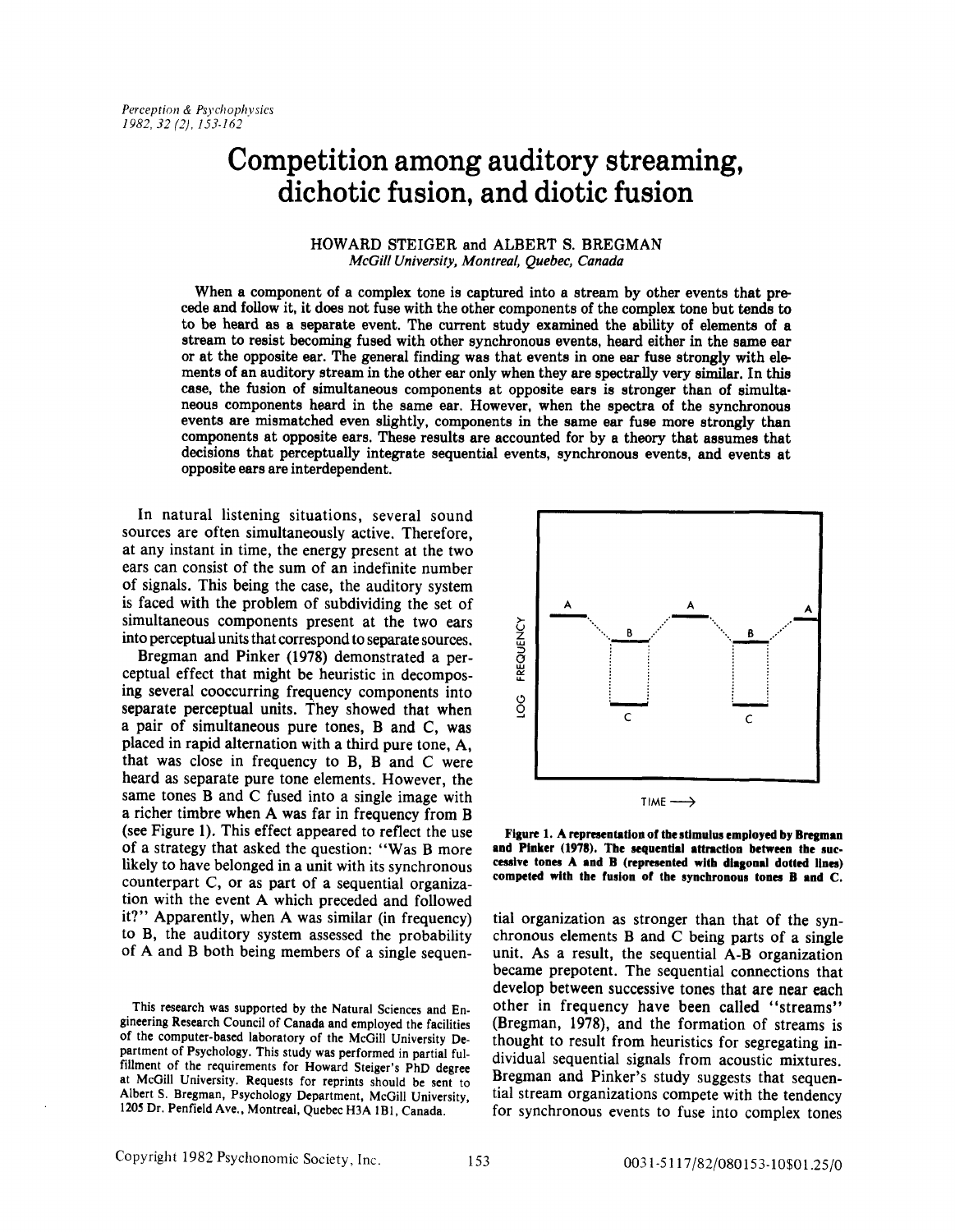(Dannenbring & Bregman, 1978; Rasch, 1978). Such a competition might contribute to the assignment of cooccurring components to separate sources by allowing sequential cues to contribute to assessments of the likelihood that synchronous components arose from the same or different sources.

Recently, we (Steiger & Bregman, in press) found that sequential organization appears to compete with binaural integration in a similar manner. We placed the sequential organization effect into opposition with a binaural phenomenon called "contralateral induction" (Warren & Bashford, 1976). Contralateral induction refers to the tendency for the perceived position of a monaural pure tone to be shifted toward a simultaneous noise burst presented to the contralateral ear.

In our experiments, we presented an alternating pair of pure tones (A and B) to one ear and synchronized the presentation of contralateral noise bursts with each occurrence of B. The contralateral induction effect should have acted to produce a delateralized image of B, while streaming between A and B should have encouraged the perception of B as being part of the same signal as A and, hence, as having the same lateralized position as A. By varying the frequency proximity between A and B, we demonstrated that, although the contralateral induction effect delateralized the position of B when A was far enough in frequency from B to fail to "stream" with it, a sequential organization between A and B, created when A was close in frequency to B, inhibited the delateralization of B. Thus, sequential organization cues appeared to act to reduce the weighting assigned to binaural evidence during localization computations. In the same series of experiments, we also observed that, although the noise tended to color the timbre of tone B (when the tone and the noise were presented in synchrony), the "capturing" of B into a sequential stream with A could eliminate this effect. It appears, then, that streaming can oppose the integration of information across the ears both for the assessment of location and of timbre.

Such an influence of streaming on the use of binaural cues might improve the accuracy of perceptual computations in several ways: (1) It would add an additional cue for localization by favoring the assignment of all members of a stream to the same position in space. This extra information might help disambiguate situations in which interaural cues used to localize individual elements of a sequential signal (e.g., interaural intensity cues) were rendered unreliable, for example, by partial masking of the signal at one ear from extraneous sounds. (2) It might help the system to avoid anomalous percepts that would result when components from *different* sources haphazardly coincided in frequency at the two ears. By interpreting such events in the light of previous events, the system might be able to determine that such components arose from different sources and, therefore, that they should not be fused and assigned a single position.

Although the results of Steiger and Bregman (in press) suggested that streaming cues influenced the use of binaural information, the converse relation also appears to hold: Binaural cues can affect streaming. For example, Judd (1979) found that when a sequence of tones was alternated between the ears, it split into streams on the basis of ear of presentation, rather than on the basis of frequency proximity between successive tones. Together, the results of Steiger and Bregman (in press) and of Judd (1979) suggest that binaural cues and sequential cues cooperate to determine a "what-is-where" decision, with neither class of cue contributing exclusively to either the "what" or the "where" aspects of the decision. Rather, the cues seem to function interdependently, each cooperating and competing with the other during perceptual decisions.

If the preceding speculation is correct, then one would expect sequential organization cues and binaural cues to interact in much the same way as did the sequential cues and the cues favoring fusion in the Bregman and Pinker (1978) study. In other words, these cues should compete during perceptual decisions that determine whether or not to fuse events occurring at opposite ears. For example., one might predict that the sequential grouping of elements at one ear would be antagonistic toward the fusion of any of those elements with synchronous events presented to the opposite ear. Conversely, when a monaural component at, say, the left ear, fuses with a synchronous element at the right ear, this should compete with the left-ear component's tendency to stream with other elements presented at the left ear. The current study attempted to verify this speculation.

Specifically, the study was designed to compare the degree to which sequential streaming between successive complex tones A and B could oppose the fusion of B with a synchronous tone C under two conditions: (1) when A, B, and C were all presented binaurally, as in the Bregman and Pinker (1978) study (we conceive of this condition as representing a competition between sequential A-B streaming and B-C fusion in the absence of interaural differences between B and C; we will refer to the fusion of different spectral components under such diotic presentation conditions as *diotic fusion);* (2) when A and B were presented monaurally, with C presented to the opposite ear (we conceive of this condition as representing a competition between sequential A-B streaming and B-C fusion, where B and C may or may not share frequency components but are presented to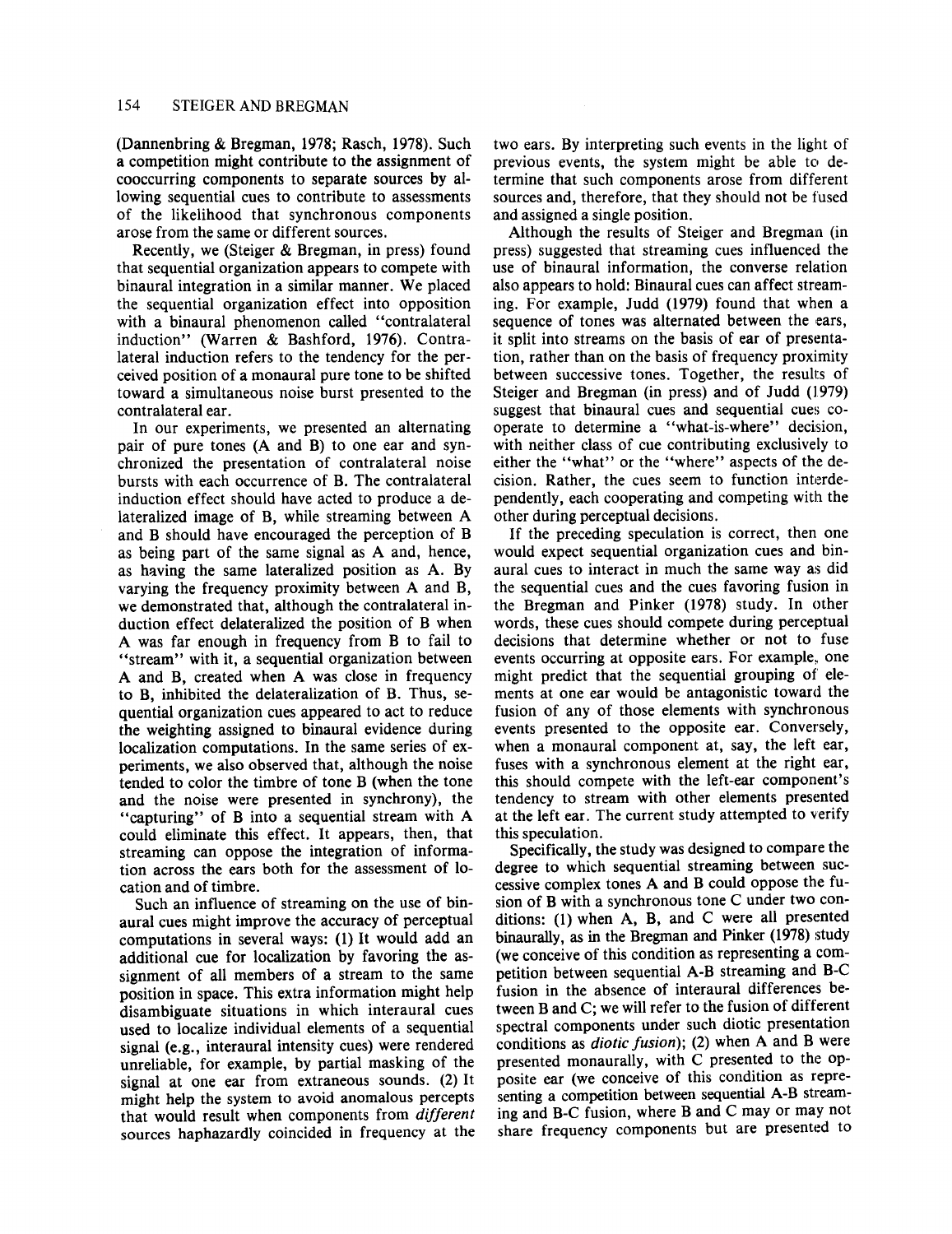opposite ears; we refer to fusion of spectral components under these presentation conditions as *dichotic fusion*). We will call the B and C tones "target" and "mask," respectively. The audibility of the target (tone B) served as an index of B-C fusion in all cases, since when B and C fused, B would cease to be audible as a discrete event. Tone A will be called "the captor," since it was designed to "capture" the target into a sequential A-B stream and, thereby, to prevent fusion of the target and mask.

In order to assess the ability of the captor-target sequence to compete with dichotic fusion of the target and mask, we wanted to manipulate interaural cues that would promote such fusion to varying degrees. Several factors are known to predispose a listener toward hearing simultaneous tones presented to the two ears as fused. A pair of pure tones, each presented to one ear, readily fuse providing they have less than a critical difference in frequency, which is proportional to the frequency of the tones themselves (Perrot & Barry, 1969; Perrot, Briggs, & Perrot, 1970). Thus, there appears to be a limited bandwidth at each frequency within which energy at the two ears becomes perceptually combined into a fused image. Other research, in examining the fusion of complex sounds presented to the two ears, has led to a more general impression that the correspondence between the global spectral features of complex events at each ear is a determining factor in fusion. For example, formants heard dichotically will fuse if they are tuned to the same fundamental frequency, but do so less readily when their fundamentals are mistuned (e.g., Broadbent & Ladefoged, 1957; Darwin, 1981). Thus, by varying the interaural correspondence in frequency of sinusoidal components of complex tones, as well as by varying the fundamentals of complex events at each ear, one should be able to promote or to discourage dichotic fusion.

In the current experiment, we manipulated both the "local" and global correspondence of dichotic targets and masks. Our target and masking tones contained from two to four partials, and the correspondence between them was varied:  $(1)$  globally, by making the fundamental frequency of the mask either the same as, or different from, that of the target, and (2) "locally" on the spectrum, by varying the number of the mask's partials that matched, or nearly matched, the frequency of partials of the target (see Figure 2a). When partials of the mask matched some of the target's partials, we could expect these "local" matches to enhance dichotic fusion. When no such corresponding partials were present, one would expect fusion to be weaker. In either case, we expected that, when tuned to the same fundamental, target-mask fusion would be superior, due to the action of a global analysis of the tones' spectra.

To compare the effects of streaming on fusion of the target and mask under these *dichotic* conditions



**Figure** 2. A **representation of the frequency relations between partials in some of the stimuli used in the present experiment.** <sup>A</sup>**sample dichotic stimulus is shown** in a **above, and s sample diotic stimulus is shown** in b. The partials **of each tone are repre. sented as horizontal lines. The captor, target, and masking tones are labeled** C, T, and M, **respectively. The dichotic target and mask shown in the figure have two partials corresponding in frequency and the same fundamental. In other onditions, one or no corresponding partials were present, and the tones' funds. mentals could differ.**

with its effects on *diotic* fusion of a target and mask under comparable conditions, we created diotic counterparts to each of the stimuli described above. This was achieved simply by acoustically mixing the same stimuli prepared for the dichotic condition, so that the captor, target, and mask tones, formerly presented each at one ear, were instead all presented to both ears (see Figure 2b). Thus, in this latter case, the sequential captor-target organization again competed with the fusion of the target and mask, but this time it was a competition with diotic fusion.

In summary, the experiment reported below explored the following: (1) the ability of a sequential stream to overcome diotic and dichotic fusion of various pairs of complex tones; (2) the effect of a common fundamental on the fusion (diotic or dichotic) of a pair of synchronous complex tones; (3) the effect of the number of corresponding partials in complex tones presented to the two ears on dichotic fusion.

## METHOD

**The Task**

To measure the strength of fusion in each condition, we used the method of adjustment. Listeners initially heard only the repeating captor-target sequence and then gradually added the masking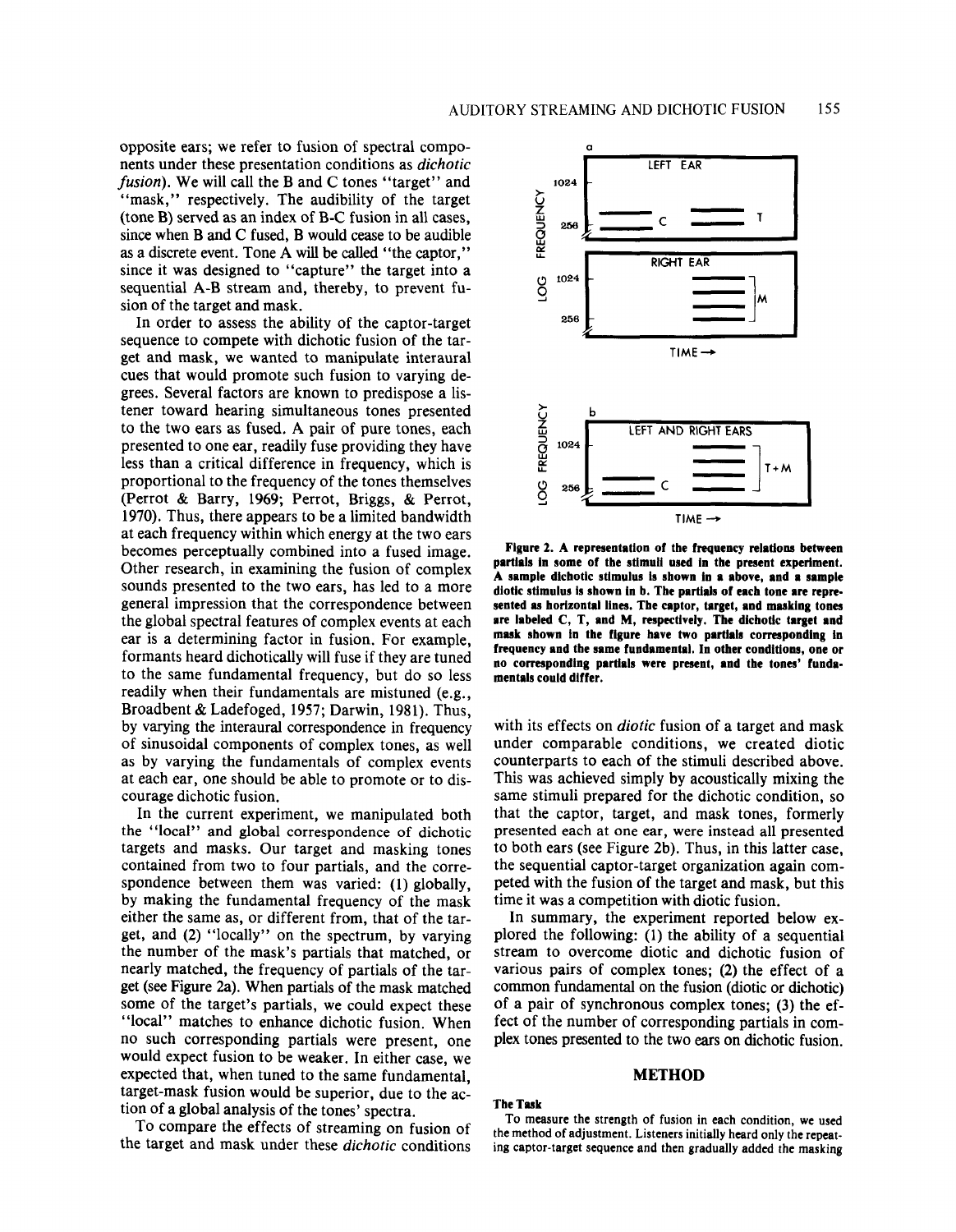# 156 STEIGER AND BREGMAN

tone to the signal by raising its level by turning a knob that they could control. They were told to increase the level of the mask to the point at which they became unsure as to whether or not the target was still audible. That point should reflect the level at which the target and mask began to fuse into a single image. We assumed that in conditions in which the target and mask fused more readily, the mask would not have to be made as intense to overcome the sequential attraction between the captor and the target, as compared with conditions in which the target and mask were less inclined to fuse.

### Stimuli

All stimulus patterns were similar in structure, consisting of a target tone and a synchronous masking tone alternated with a captor tone near in frequency to the target. The target tones always consisted of two frequency components, either the first and second or the third and fourth harmonics of a 256-Hz fundamental. The target consisting of harmonics 1 and 2 will be called "low target," and that consisting of harmonics 3 and 4 will be called "high target." Different masking tones were designed so that, in each, a different number of partials would overlap in frequency with those of each target (see Table 1). When fully overlapping, the maskers consisted of harmonics 1, 2, 3, and 4 of a 256-Hz fundamental. Thus, two of the masker's frequency components matched the components of either target (either harmonics 1 and 2 in the case of the low target, or harmonics 3 and 4 in the case of the high target). When only partially overlapping, the maskers contained three harmonics of a 256-Hz fundamental, only one of which matched one component of each target. For the low target, the masker contained harmonics 2, 3, and 4, and for the high target, the masker contained harmonics 1, 2, and 3. When nonoverlapping, the low target was masked with a masker composed of harmonics 3 and 4 of a 256-Hz fundamental, and the high target was masked with harmonics 1 and 2 of a 256-Hz fundamental. Collectively, the set of maskers described above will be referred to as "same fundamental masks."

In addition, maskers corresponding to each of those described above (i.e., consisting of the same sets of partials), but tuned to fundamentals different from that of the targets, were used. These will be called "different fundamental masks." When a low target was used, the maskers were set to a higher fundamental of 263 Hz. When a high target was used, the maskers had a proportionately lower 249-Hz fundamental (see Table 1). In this manner, the frequency relations between tones in the different stimuli were kept symmetrical. We mistuned the fundamental of different fundamental masks by 4% of an octave, since this difference fell near the threshold reported by Perrot and Barry (1969) at which pure tones at different frequencies will fuse across the ears. The partials of the targets that were near in frequency to those of the masks should thus have had some tendency to fuse dichotically, even in the different-fundamental conditions, if dichotic fusion is determined in frequency-specific binaural channels.

The captor tones for each of the high and low targets consisted of the same two harmonics as were in their respective targets. To enhance the discriminability of the captor and target tones, the fundamental of the captors was shifted slightly with respect to the fundamental of the targets. For the high target (which consisted of harmonics 3 and 4 on a 256-Hz fundamental), the captor was shifted slightly *upward* in frequency by an arbitrary value. It consisted of harmonics 3 and 4 on a 263-Hz fundamental. For reasons of symmetry, the captor for the low target (which consisted of harmonics 1 and 2 on a 256-Hz fundamental) was Shifted *downward,* so that it consisted of harmonics 1 and 2 on a 249-Hz fundamental. The captors remained close enough in frequency to the targets to permit the tones to stream had they been alternated without a masker tone being present.

By crossing all levels of the factors described above (high/low target  $\times$  target-mask overlap  $\times$  fundamental of mask), 12 stimuli were produced. The 12 patterns were recorded on stereo audio tapes, with the captor and target tones always on one channel and the masking tones always on the other. In order that the identical set of 12 stimuli could be presented in both dichotic and diotic modes, the amplitudes of partials in the target and masking tones which corresponded in the two ears in the dichotic condition were halved during synthesis. Thus, the two tracks of the tape could be mixed for diotic presentation, leaving all frequency components equal in amplitude (i.e., the halved components would be added together so that the resulting intensity equaled that of the full amplitude components). Similarly, when presented dichotically (i.e., in stereo), all frequency components had equal energy when summed across the ears. To keep the conditions comparable in both same- and different-fundamental conditions, the same compensation was performed on corresponding partials of the target and masking tones (even though no partials of the masks corresponded perfectly to those of the targets in the differentfundamental condition). All noncorresponding components of the targets and masks, as well as the components of the captor, had full amplitude. In addition, during diotic presentation, the inten-

| Frequency Components of Tones in Different Stimulus Conditions (in Hertz) |                                    |          |                     |  |  |
|---------------------------------------------------------------------------|------------------------------------|----------|---------------------|--|--|
|                                                                           | Target<br>Captor                   |          | Mask                |  |  |
|                                                                           | Low Target: Same Fundamental       |          |                     |  |  |
| <b>Fully Overlapping</b>                                                  | 249,498                            | 256,512  | 256, 512, 768, 1024 |  |  |
| Partially Overlapping                                                     | 249,498                            | 256,512  | 512,768,1024        |  |  |
| Nonoverlapping                                                            | 249,498                            | 256,512  | 768.1024            |  |  |
|                                                                           | Low Target: Different Fundamental  |          |                     |  |  |
| <b>Fully Overlapping</b>                                                  | 249,498                            | 256,512  | 263, 526, 789, 1052 |  |  |
| Partially Overlapping                                                     | 249.498                            | 256,512  | 526,789,1052        |  |  |
| Nonoverlapping                                                            | 249.498                            | 256,512  | 789,1052            |  |  |
|                                                                           | High Target: Same Fundamental      |          |                     |  |  |
| <b>Fully Overlapping</b>                                                  | 789.1052                           | 768,1024 | 256, 512, 768, 1024 |  |  |
| <b>Partially Overlapping</b>                                              | 789.1052                           | 768,1024 | 256, 512, 768       |  |  |
| Nonoverlapping                                                            | 789.1052                           | 768.1024 | 256,512             |  |  |
|                                                                           | High Target: Different Fundamental |          |                     |  |  |
|                                                                           | 789,1052                           | 768,1024 | 249.498.747.996     |  |  |
| <b>Fully Overlapping</b>                                                  | 789,1052                           | 768,1024 | 249,498,747         |  |  |
| Partially Overlapping<br>Nonoverlapping                                   | 789,1052                           | 768.1024 | 249,498             |  |  |

| Table 1                                                                           |
|-----------------------------------------------------------------------------------|
| <b>Example 20</b> Components of Tones in Different Stimulus Conditions (in Hertz) |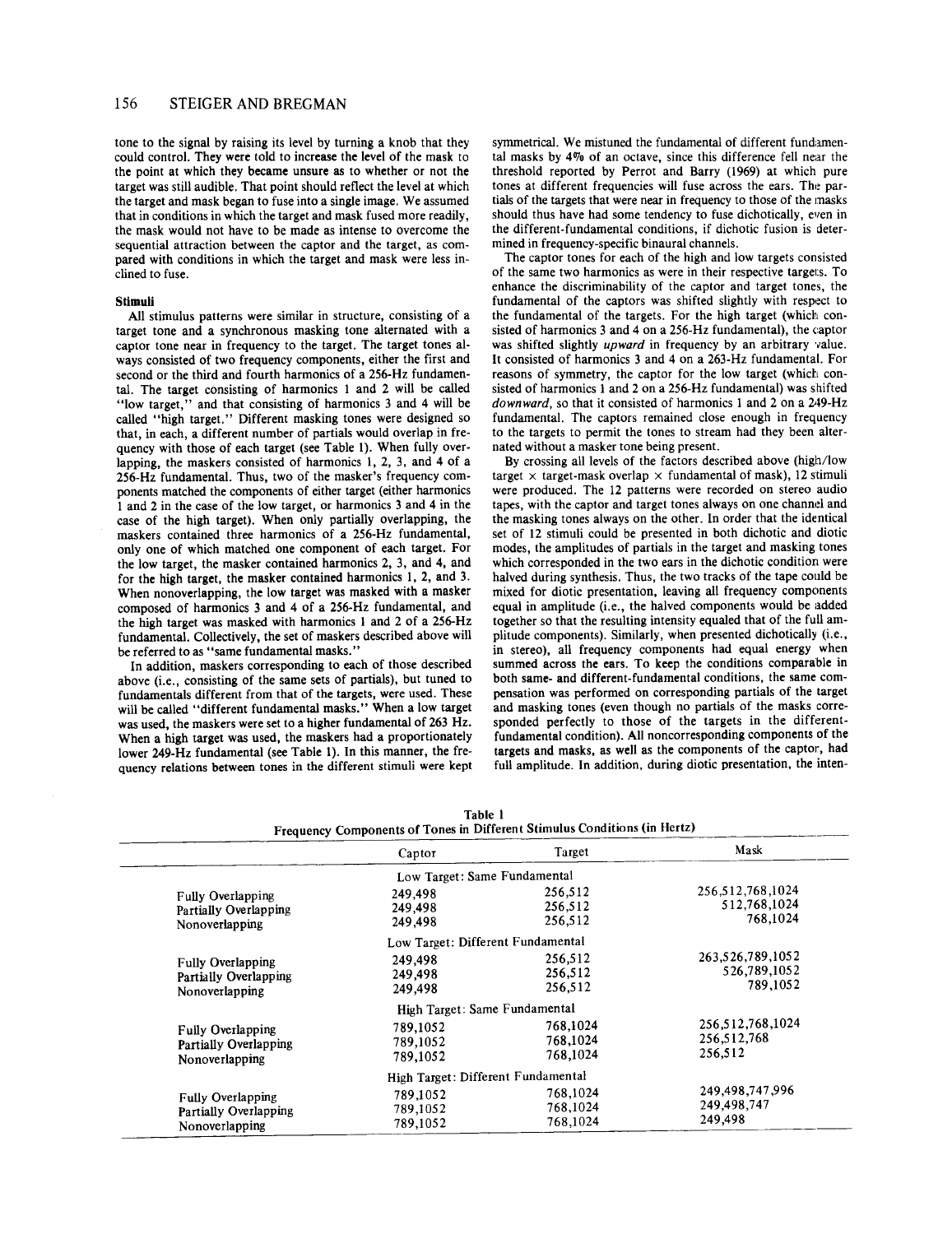sity of the signals was reduced by 3 dB at each ear, so that the tones heard binaurally in the diotic condition matched the loudness of tones heard monaurally in the dichotic condition. (The value of 3 dB was derived during a pretest in which three experienced listeners matched the loudnesses of binaural and monaural tones.) The intensity of the signals was calibrated so that any monaural two-component complex tone was presented at 70 dB SPL. Complexes containing three or four components, or those containing components of half amplitude, were correspondingly more or less intense.

It should be noted that when the signals were mixed for diotic presentation, the spectra of the resulting target-mask complexes in the same-fundamental treatment were identical in all overlap conditions. In the different-fundamental treatment, this was not the case, since the masks contained frequency components different from those of the targets (see Table 1).

All tones were 120 msec in duration (including exponential rise and fall times of l0 msec). Each captor and target-mask pair was cycled repeatedly, with 30 msec of silence between the captors and targets and 138-msec silences embedded between consecutive cycles.

The stimuli were digitally synthesized on two channels at a 10 kHz/channel sampling rate. The digital-to-analog converter introduced a slight phase lag on the channel containing the maskers relative to the channel containing captors and targets. To compensate, the former was low-pass filtered at 3.04 kHz and the latter at 2.5 kHz, using linear phase filters during recording. Different delays of the signal, introduced by the asymmetrical filtering, canceled the undesired phase shift.

Four different tapes were prepared, each containing the 12 stimuli described above (75 cycles of each) recorded in a different random order. In addition, a practice tape containing 6 stimuli that represented a sample of the range of experimental stimuli was prepared. However, all frequencies of partials in the practice stimuli were shifted to frequencies unlike those of the experimental stimuli to avoid specific carry-over effects.

#### **Procedure**

**Instructions.** With written instructions and diagrams, listeners were informed that their task on each trial was to listen to an alternating pattern composed of two tones, A and B, and then to introduce and raise the level of a third tone, C, synchronous with B, until they became unsure that B was still present on every repetition of the pattern. To make this judgment, listeners were told to do the following: (1) to listen to the alternations of A and B in the absence of tone C; (2) to raise the level of C until B became inaudible; (3) to lower  $C$  until  $B$  could barely be heard again; (4) to raise C again to the point at which it became unclear as to whether B was present on every cycle of the pattern or not. At that point, they were to record the value visible on a digital meter (which registered the position of the adjustment knob) in the appropriate space on their response sheets. We felt that allowing the listeners themselves to record the values in this way could not have introduced any memory effects from trial-to-trial that might have biased the results in favor of the predicted effects. Any attempt on the part of the listener to maintain consistency across responses would, instead, have created a bias against differences between the conditions. The response sheet also provided a blank for the response "Tone B was always clearly audible." Listeners were told to tick this blank if B was clearly present at even the highest intensity of C (i.e., if it never fused with or became masked by C). The listeners were also informed that, on some sessions, A and B would initially appear to be at one ear, with C at the other, while on other sessions all three tones (A, B, and C) would seem to be centered in their heads. Listeners were told to ignore the locations of tones during their judgments of all stimuli.

**Testing.** Listeners were tested individually in an audiometric chamber. Prior to receiving his or her first dichotic and diotic session, each listener heard the six practice trials presented in dichotic or diotic modes, respectively, and was required to make the desired judgment of each stimulus without corrective feedback. Four consecutive test sessions were conducted, with a short break (approximately 2 min) provided after each session. In each session, a different tape (containing all 12 stimuli) was used. On two of the sessions, the stimuli were heard in the dichotic mode (i.e., in stereo), and on the other two, in the diotic mode (i.e., with both channels mixed, and presented binaurally). Between each of the two diotic and two dichotic sessions, the position of the headphone speakers on the listener's ears was reversed, so that any ear dominance effects would be canceled out. The serial order in which trial randomizations, dichotic or diotic presentations, and headphone positions were used was random, with the restriction that each randomization, presentation mode, and headphone position occurred equally often in each serial position across the sample of listeners.

**Apparatus.** The stimuli were synthesized digitally on a Digital Equipment Corporation (DEC) PDP-11/34 computer, using the MITSYN software package (Henke, Note 1). Signals output by the computer's digital-to-analog converter were filtered with a Rockland 851 two-channel filter and recorded on stereo audio tapes using a Marantz SD9000 programmable cassette deck. This deck was used to present the stimuli because it permitted the listeners to advance the tape to the next trial by pressing a button once they had completed their responses.

The signals were amplified and presented over Sennheiser HD-414 headphones. The output of the playback equipment was measured at the headphones and found to be flat (within  $\pm 1$  dB) in the frequency range encompassed by our stimuli. Prior to amplification, the channel carrying the masking tones was passed through one channel of a Pioneer SA-8500 II preamplifier so that the listeners could control the mask's intensity by adjusting the preamplifier's gain control. A reference signal was fed through the other channel of the preamplifier, amplified, and then read on a digital multimeter. Since a single gain control controlled the level of both preamp channels, increasing the level of the mask caused a proportional increase in the voltage of the reference signal. Thus, the voltage of the reference signal provided an index of the sound pressure level at which the mask was presented. The levels of all signals were measured using a General Radio 1551-C sound-level meter with a flat plate coupler.

Listeners. Sixteen listeners were recruited from the McGill University graduate and undergraduate student body. All listeners reported having normal hearing.

**Data analysis.** The values recorded by listeners from the **digital** voltmeter were converted to masker sound pressure levels in decibels (B weighting), with care taken to consider the fact that different masker conditions had different numbers of partials and, hence, different intensities at the same voltage reading (which measured, in effect, the gain to which the adjustable amplifier had been set). Since it was of no interest to examine specific ear dominance effects (and the experimental design was not appropriate for this purpose), the results were averaged across headphone positions. Due to the fact that there was a maximum level to which we were willing to let listeners adjust the maskers, the intensity data were subject to a ceiling effect. As a result, there was some heterogeneity of the variances in various cells, since in some conditions listeners often adjusted the mask to the ceiling value but in others they did not. Nevertheless, since F tests are known to be robust against violations of the assumption of homogeneous variances when there is the same number of observations in all cells (Myers, 1972), and since many of the effects of interest required an examination of interactions, F tests were used in the main analysis.

As we pointed out in the Stimulus section, in the diotic conditions, when the targets and masks had the *same fundamental frequency,* the stimuli were identical, regardless of the overlap factor. This was not the case in any other condition of the experiment. Nevertheless, the same-fundamental/diotic condition was presented three times, once for each level of the overlap factor, to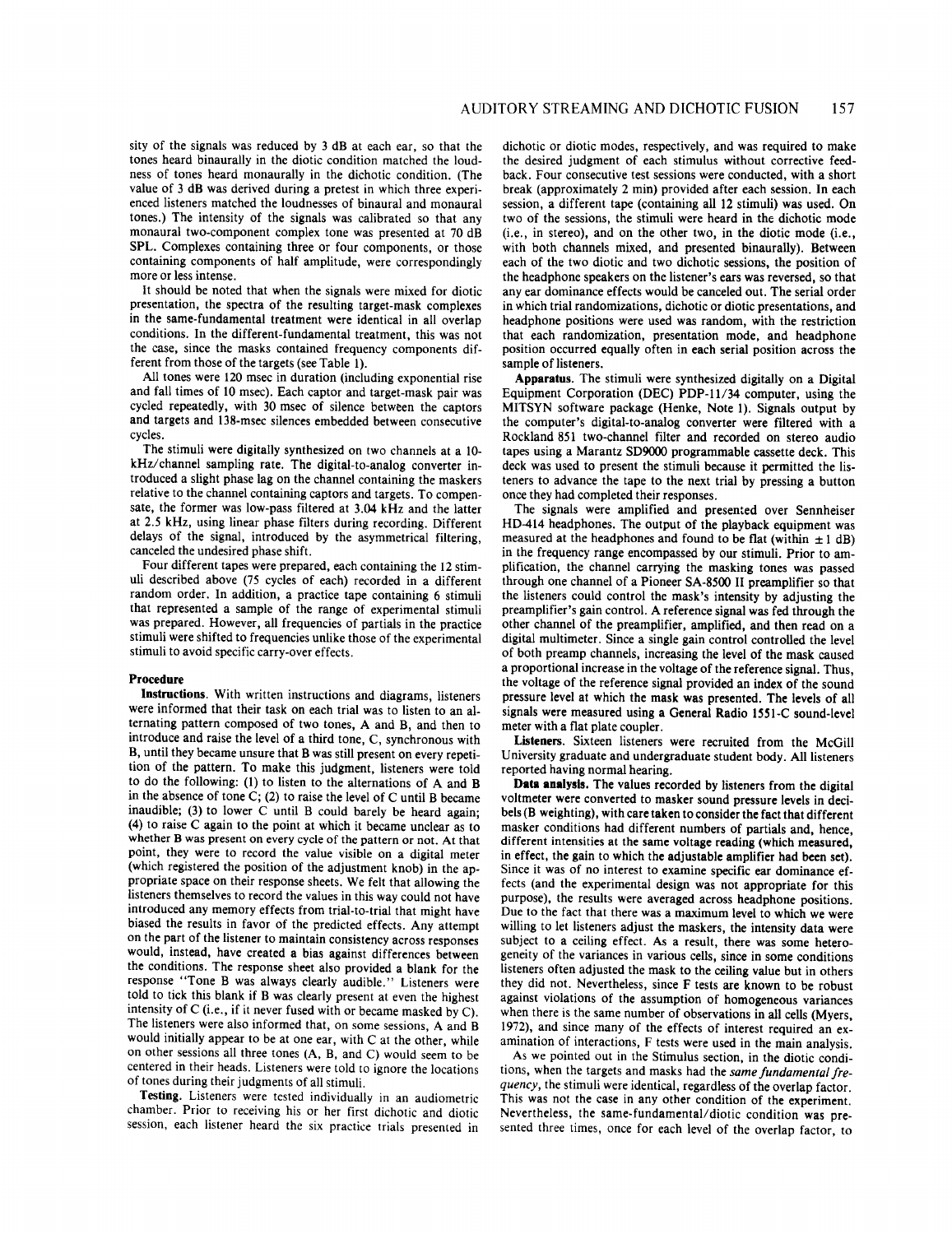preserve the symmetry of the experimental design. The reader should, therefore, bear in mind that the three values shown in Figure 3 at different levels of overlap in the same-fundamental/ diotic condition reflect the responses of the listeners to identical stimuli. The fact that these stimuli were identical makes the interpretation of main effects of, or interactions with, the overlap factor in same-fundamental/diotic conditions meaningless. All effects of interest were evaluated by either planned comparisons that tested simple main effects and simple interaction effects or else by Scheffé tests, with both types of tests being performed among those means for which comparisons were valid.

# RESULTS AND DISCUSSION

Figure 3 shows the mean masker sound pressure level (in decibels) required in each condition to cause the target to become inaudible. Recall that a lower level indicates that the target lost its separate identity even with low intensities of the masker. Therefore, one can think of the masker level scale as a "perceptual separability scale," with high and low values indicating high and low separability, respectively, of target from mask. It should be noted that, due to the fact that there was an upper limit on the masker intensity, the higher values probably underestimate the level that would have been required to actually obscure the presence of the target. Higher values do, however, indicate conditions in which target-mask fusion was weaker than it was in conditions that yielded lower values. To provide a measure of inter-



**Figure 3. The mean masker level (in decibels) required to obscure the target in each ondition. Means for the dichotic** condi**tions are shown** in a **above, and those for the diotic conditions are shown** in b.

subject variability on the current task, the standard deviations for each of the conditions are shown in Table 2. In addition, to provide a measure of withinsubject reliability on the task, we computed Pearson product moment correlations, correlating the pairs of responses provided by each listener for each condition. The mean of the within-subject correlations was .56, with a range of .16 to .80. Thus, the performance of subjects was fairly consistent.

A major question in the current study was whether dichotic fusion or diotic fusion of simultaneous components opposes an antagonistic sequential attraction more strongly. A comparison of the values in the dichotic conditions with those in the diotic conditions suggests that the answer to this question is twofold: dichotic fusion was much stronger than diotic fusion for the spectrally similar targets and masks. For example, the means for the conditions in which the targets and masks were fully overlapping and on the same fundamental (i.e., the conditions containing the most spectrally matched target and masking tones) are lower (by a factor greater than 15 dB) in the dichotic than in the diotic conditions for both high and low targets. The difference was tested with a Scheffé contrast that compared the mean of the fully overlapping, same-fundamental conditions of the dichotic mode with the mean of all three overlap values in the same-fundamental conditions of the diotic mode. The difference was very significant  $[F(1,30) = 230.54, p < .001]$ . However, the opposite pattern of differences is found when comparing the diotic and dichotic conditions in which the targets and masks were nonoverlapping and on different fundamentals. Diotic fusion was stronger than dichotic fusion in the conditions that contained the most spectrally dissimilar target and masking tones, with both high and low targets (see Figure 3). A Scheff $\acute{e}$  test that compared the pooled high- and low-target conditions within these treatments showed the difference to be significant  $[F(1,30) = 57.59, p < .01]$ .

These results suggest that when a complex tone results from the dichotic fusion of two *spectrally similar* elements (a target and masker having overlapping partials and the same fundamental), it strongly resists being decomposed when an antagonistic sequential attraction from a captor tone acts on the target. However, when integrated through diotic fusion, the same elements are more easily separated when a captor exerts a competitive attraction on the target. On the other hand, when the spectra of the targets and masks are *less similar* (i.e., when their partials do not overlap in frequency and when they are tuned to different fundamentals), dichotic fusion becomes somewhat weaker, losing its advantage over diotic fusion.

The data in Figure 3a show a fairly regular pattern within dichotic conditions. The target and masker tones on the same fundamental were less separable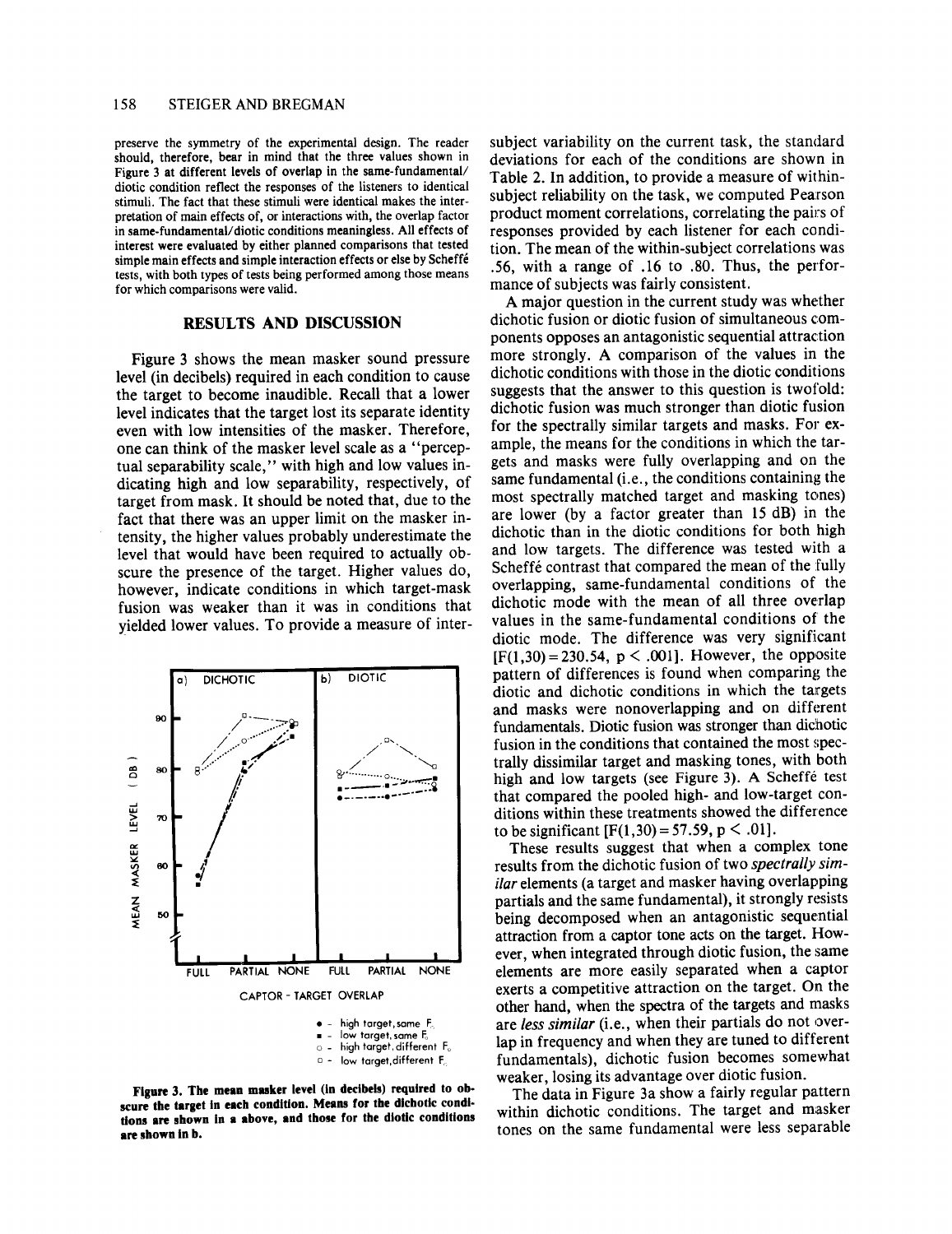| Standard Deviations About the Means in Each Condition |              |          |         |      |               |         |       |  |
|-------------------------------------------------------|--------------|----------|---------|------|---------------|---------|-------|--|
| Target                                                |              | Overlap  |         |      |               |         |       |  |
|                                                       |              | Dichotic |         |      | <b>Diotic</b> |         |       |  |
|                                                       | $F_{\alpha}$ | Full     | Partial | None | Full          | Partial | None  |  |
| High                                                  | Same         | 7.22     | 8.22    | 2.87 | 8.38          | 9.35    | 8.86  |  |
| High                                                  | Different    | 10.77    | 7.40    | 1.95 | 12.02         | 11.68   | 8.80  |  |
| Low                                                   | Same         | 5.33     | 9.78    | 8.06 | 12.37         | 12.68   | 10.23 |  |
| Low                                                   | Different    | 9.18     | 1.05    | 2.62 | 14.38         | 5.66    | 10.39 |  |

Table 2

than those on different fundamentals only to the extent that the target and mask contained overlapping partials. Note that in the fully overlapping, dichotic condition, when the high or low targets were tuned to the same fundamental as their masks, the tones fused much more readily than when on different fundamentals. A similar although attenuated effect of the correspondence of fundamentals is evident in the partially overlapping, dichotic conditions, again for both high and low targets. However, when the targets and masks were nonoverlapping, there appears to have been no effect of the correspondence of fundamentals. This pattern of results was examined using a test of the simple interaction between the same-/different-fundamental factor and the overlap factor (within the dichotic condition only), using Satterthwaite's degrees of freedom (Winer, 1962). The interaction was significant  $[F(2,59)=55.70,$  $p \leq 0.001$ . We cannot be sure that the means in the same- and different-fundamental conditions in the nonoverlapping treatment were not forced to similar values by the ceiling effect discussed earlier. Nevertheless, even if one omits any consideration of the nonoverlapping conditions and looks only at the fully and partially overlapping, dichotic conditions, it appears that the effect of the fundamental was stronger in the fully overlapping condition. The simple main effect of the fundamental factor within the dichotic conditions was found to be significant on Satterthwaite's degrees of freedom  $[F(1,35) = 120.19]$ ,  $p < .001$ ].

Since, in the dichotic conditions the number of overlapping frequencies at the two ears seemed to determine whether or not tuning the target and mask to same or different fundamentals had any effect, it appears that dichotic fusion depended upon the presence of corresponding partials at opposite ears, and not upon corresponding fundamental frequencies at the two ears. If fundamental frequency per se were the critical factor, the tuning of masks and target to same or different fundamentals should have made a difference even in the nonoverlapping dichotic treatment. Thus, the apparent effect of the fundamental factor seems not to have been a genuine effect of fundamental frequency on dichotic fusion, but simply a fusion effect that was enhanced when local matches between opposite-ear partials were present. In the current experiment, we find a 4% octave mistuning of corresponding frequency components at opposite ears sufficient to drastically reduce their fusion. Cutting (1976) suggested that forms of dichotic fusion that are highly sensitive to relative frequency differences in signals at opposite ears are linked directly to a lowlevel mechanism which bases fusion upon interaural matching of energy in frequency-specific bands. Our assumption that fusion at such a level was active in our dichotic conditions is consistent with Cutting's proposal.

In the diotic mode, tuning the target and mask to the same or different fundamentals showed no effects as large as those evident in the dichotic condition (see Figure 3). However, a test for the simple main effect of the fundamental factor (using Satterthwaite's degrees of freedom) revealed that the targets and masks fused significantly less in the different-fundamental than in the same-fundamental conditions  $[F(1,35) = 14.78, p \le .001]$ . (The interaction effect of the fundamental and overlap factors was meaningless in the diotic condition, since all the same-fundamental stimuli were identical, and the interaction was therefore not tested.) In the diotic case, the effect of the fundamental factor cannot be attributed to the matching of corresponding partials at opposite ears and, therefore, has to be different in kind from the one observed in the dichotic conditions. The differences in fusion seem to be due directly to a genuine effect of fundamental frequency on fusion decisions, events on different fundamentals appearing to bias the system against fusion.

Our analysis also showed a highly significant simple main effect of the overlap factor within the dichotic conditions, when tested on Satterthwaite's degrees of freedom  $[F(2,52) = 155.97, p < .0001]$ . There is, however, a problem in interpreting this effect. As we pointed out in the stimulus section, the frequency components in targets and masks which occupied corresponding frequency regions were reduced in intensity for the purpose of maintaining equal intensity between the different frequency regions, since energy at some frequencies was present in both the mask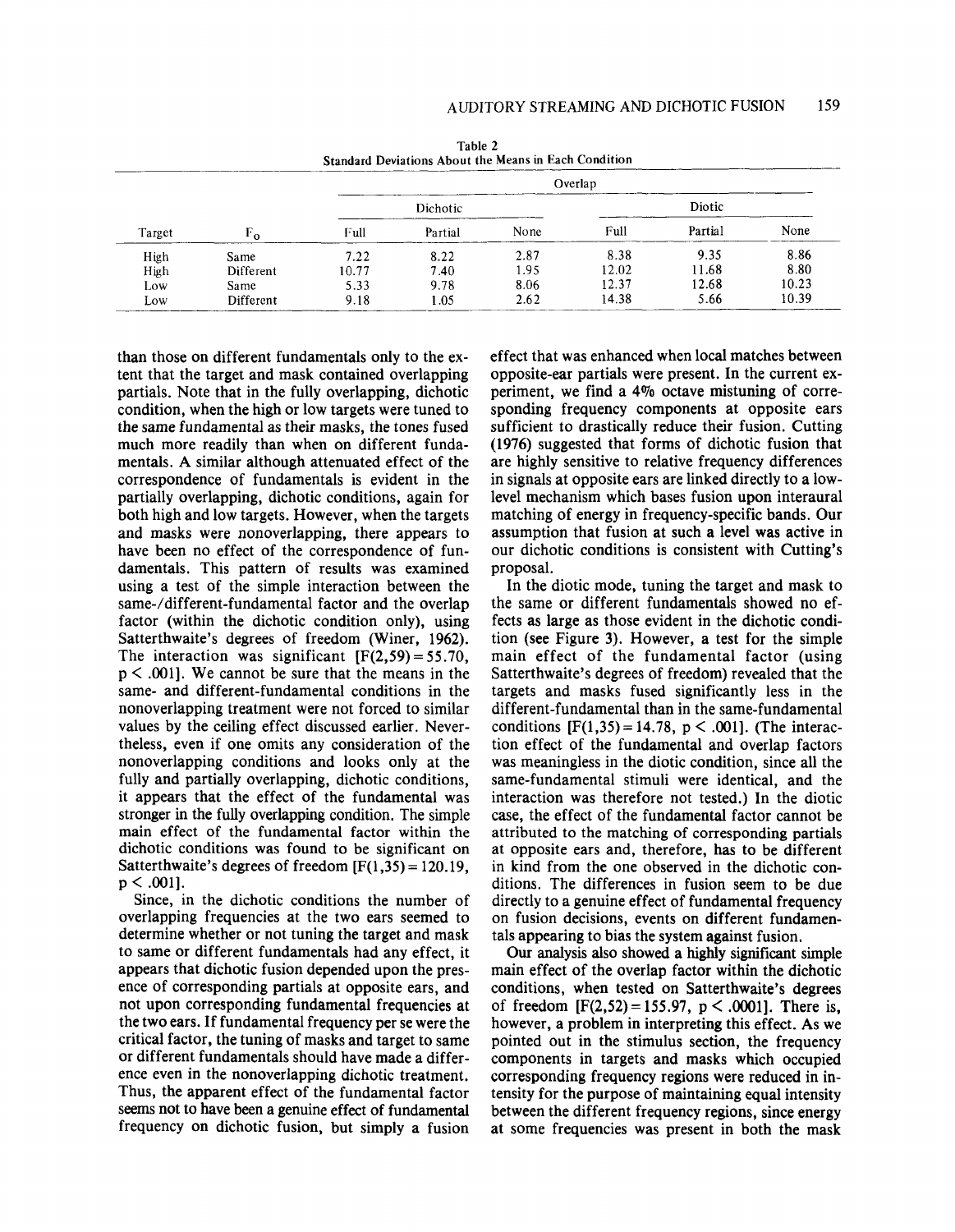| Table 3                                                     |  |  |  |  |  |  |  |
|-------------------------------------------------------------|--|--|--|--|--|--|--|
| Mean Number of Trials in Each Condition in Which the Target |  |  |  |  |  |  |  |
| Was Reported to Remain Audible Even at the Highest          |  |  |  |  |  |  |  |
| Level of the Mask                                           |  |  |  |  |  |  |  |

|        | $F_{0}$   | Overlap  |         |      |        |                          |      |  |
|--------|-----------|----------|---------|------|--------|--------------------------|------|--|
|        |           | Dichotic |         |      | Diotic |                          |      |  |
| Target |           | Full     | Partial | None |        | <b>Full Partial None</b> |      |  |
| High   | Same      | .00.     | .50     | 1.25 | .19    | .25                      | .19  |  |
| Low    | Same      | .00.     | .81     | 1.63 | .31    | .56                      | .94  |  |
| High   | Different | .81      | 1.25    | 1.81 | .44    | .44                      | .38  |  |
| Low    | Different | .75      | 1.88    | 1.88 | .38    | .94                      | 1.13 |  |

*Note-The means are based on two replications (one in each of the two headphone positions) of each condition.*

and the target and energy at other frequencies was present only in one or the other tone. Since different numbers of these corresponding partials were present in different overlap conditions, the adjustment meant that the ratios of target-mask intensity also differed slightly at each level of the overlap factor. Such differences might be sufficient to account for the small differences evident as a function of the overlap factor in the different-fundamental conditions (see Figure 3). However, any effects of these differing targetmask ratios are certainly not enough to account for the large difference which occurred between nonoverlapping and fully overlapping conditions of the same-fundamental/dichotic treatments, which is on the order of 30 dB. We, therefore, interpret this latter effect as being due to an influence of the number of corresponding partials at the two ears on fusion (as described earlier in our discussion of the interaction effect of the same-/different-fundamental and overlap factors within the dichotic condition). We should point out that, since target-mask intensity ratios were identical within each overlap condition, all of the effects involving the fundamental factor that we have discussed earlier are unconfounded by differences in intensity ratios between overlap conditions.

In Table 3, the mean number of trials (of 2) in which the target was reported to remain clearly audible at the highest masker level is shown. It can be seen that the differences among conditions on this latter measure correspond well to the differences observed among masker intensity settings. In those conditions that yielded high levels of masker intensity (see Figure 3), the mask was more often judged to be insufficient to obscure the target.

## GENERAL DISCUSSION

We can summarize our findings as follows: (1) A complex captor tone is able to strip a complex component from a richer mixture when the two are alternated rapidly and heard diotically. Thus, the competition between sequential streaming and diotic

fusion observed by Bregman and Pinker (1978) using sinusoidal stimuli appears also to operate on spectrally more complex stimuli. The diotic fusion of the target and mask only becomes strong enough to resist the antagonistic effect of the captor-target stream when the mask is made fairly intense relative to the target (see Figure 3). (2) The dichotic fusion of two complex spectrally matched tones (the target and mask) is very resistant to decomposition when an antagonistic sequential organization attempts to "capture" the target. This resistance is much stronger than that provided when identical target and masking tones fuse diotically. (3) When the spectra of target and masking signals are mismatched even slightly, dichotic fusion loses its advantage over diotic fusion. (4) Dichotic fusion appears to be unaffected by fundamental frequency per se. Instead, there seems to be a strong effect that depends upon whether or not partials of the target correspond exactly in frequency to those of the contralateral mask. However, in the diotic conditions, there was some indication that a smaller effect, attributable to an analysis of the fundamental frequencies of the target and mask tones, may have caused stronger fusion of targets and masks when they were on the same fundamental.

Consider how streaming cues and fusion cues might have cooperated to yield a perceptual image of "how many" and "what" events occurred in the present stimuli. Diotic fusion is, presumably, concerned primarily with decomposing complex waveforms into smaller units that are then assigned to individual sound sources. In so doing, the system contributes to determining "what" and "how many." Since natural sound sources often emit energy spread over a wide frequency range, one would expect that the diotic fusion mechanism should have a large tolerance to differences in frequency. However, the auditory system need not, due to this fact, fuse any set of synchronous components whatever. It can trade this "willingness" to fuse widely spread components against other evidence by considering: (1) Do any of the group of simultaneous components at one instant (for example, those that compose the target in the "target plus masker" complex) seem to form the extension of events that occurred previously? (2) Is there any evidence at that one instant to suggest that some of the components *do not* belong together'? To deal with the first question above, the system might allow streaming cues, which indicated that the target should be integrated with the earlier occurring captor, to influence its fusion decision. To deal with the second question above, the presence of inharmonically related components might bias the system against the fusion of a set of simultaneous components into a single unit, for such relations would often indicate that the signals from two or more simultaneously active sources had become mixed.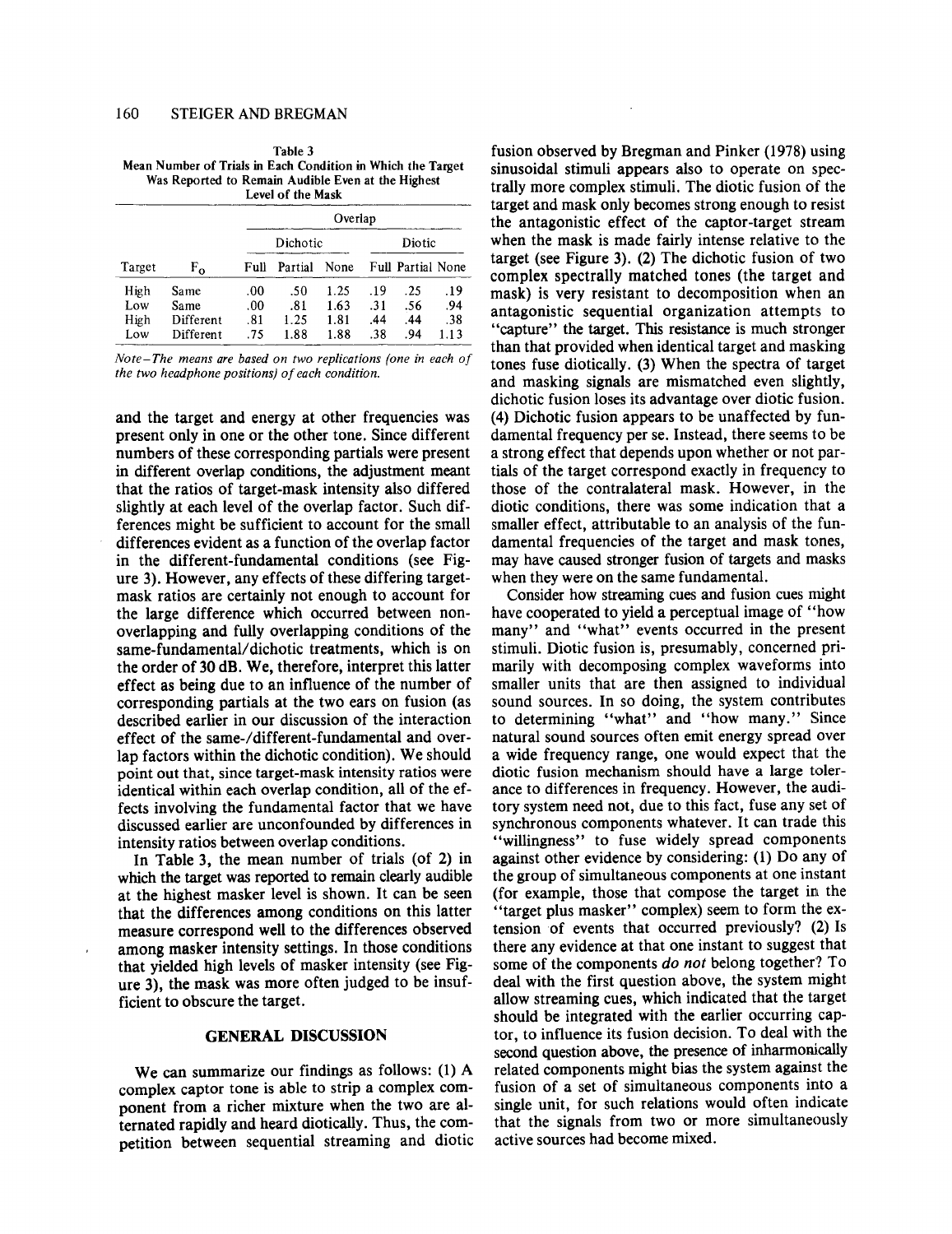Another result of the current experiment was that strong dichotic fusion (which resulted when the target and mask had matching spectral components and the same fundamental) appeared to easily overcome the streaming between the captor and target tones. Thus, the target was perceptually "excised" from the captor-target stream and fused with the mask. The system had, in this context, appeared to give precedence to the evidence that suggested that the partials of the target should be assigned to the same source as the mask over the evidence that suggested that the target belonged in a stream with the captor.

This result, taken alone, suggests that dichotic fusion takes precedence over sequential organization rules during processes that organize complex signals into their component sources. One account for such an effect might be that the binaural interaction that causes dichotic fusion occurs at a level in the auditory system prior to the level involved in the streaming analysis. If this were so, then sequential organization rules might never act to "reverse" an earlier binaural fusion decision. However, there are at least two indications that sequential cues do interact with binaural localization cues, derived from the low-level integration of information across the ears: (1) The results of Bregman and Steiger (in press) discussed in the introduction suggested that sequential streaming cues competed effectively with the contralateral induction effect. Warren and Bashford (1976) pointed out that contralateral induction is closely related to auditory masking and suggested, therefore, that contralateral induction is a low,level auditory phenomenon. Streaming cues therefore do appear to influence at least this one peripheral binaural effect. (2) Furthermore, in one experiment recently completed in our laboratory, we found that sequential streaming cues could compete effectively with interaural time-of-arrival cues (see Mills, 1972) in determining the locations of tones in rapid sequences. Tones that were close enough in frequency to group sequentially were judged to be in similar positions despite time-of-arrival cues designed to cause the tones to have very different perceived positions. Tones with identical timing features but further apart-in frequency were localized in positions more consonant with the time-of-arrival cues. Therefore, sequential organization cues seem to compete with the binaural interactions that occur in sound localization. Whether or not sequential cues also compete with the binaural interactions that result in events at opposite ears becoming fused into a single image remains to be determined. The current study demonstrates no such effect.

The current study does, however, demonstrate that the fusion of dichotic target and mask tones that share common partials can prevent the sequential organization of the target with a previous captor tone.

The following account explains this effect in a manner consistent with the belief that sequential cues and binaural cues have a mutual influence: Consider, for example, the likely action of binaural cues in the stimulus shown in Figure 2a. The captor is presented monaurally to the left ear. The tone should thus have been assigned a position at the left ear. The partials of the target, while also presented to the left ear, correspond in frequency to the lower pair of partials in the mask, presented to the right ear. These partials, therefore, constitute a binaural event, which may have been assigned a somewhat centered position on the basis of the interaural match at specific frequencies (Mills, 1972). The remaining partials of the mask are presented monaurally to the right ear and should have been assigned a position at the right ear. Thus, on the basis of interaural cues, the captor may have been assigned a position different from that of the partials of both the target and the mask. If, as Judd (1979) suggested, tones that are assigned different spatial positions are also less likely to group into sequential organizations, then the binaural evidence suggesting that the partials of the captor and target tones arose at different positions may have reduced the tendency for the captor and target to be assigned to the same stream. This would have had the consequence of reducing any impediment to dichotic fusion by eliminating any antagonistic sequential organization tendency.

An important point should be noted here: When the dichotic target and mask fused, a single image resulted, despite the fact that not all of the tones' partials corresponded between the ears. The targetmask fusion in this study thus consisted of the fusion of binaural events with monaural events. This result has two implications: (1) The interaural cues that we have described above could not, alone, have controlled the final percept since, based solely on interaural frequency disparities, the target should always have been differentiated from the noncorresponding partials of the mask. Therefore, it appears that, while interaural cues *contributed* to the percept (perhaps in part by acting against sequential streaming and in part by favoring fusion), the percept itself could not have resulted from the independent use of interaural cues as a source of evidence. (2) The interaural interactions involved in dichotic fusion of complex tones may not be strictly limited to frequency-specific binaural channels.

Together, the current results and those of our other studies described earlier suggest that the manner in which sequential organization cues and binaural cues are used allows for mutual influences between them. Similarly, the current study and that of Bregman and Pinker (1978) suggest that mutual influences occur between sequential streaming and diotic fusion effects. Therefore, it seems appropriate